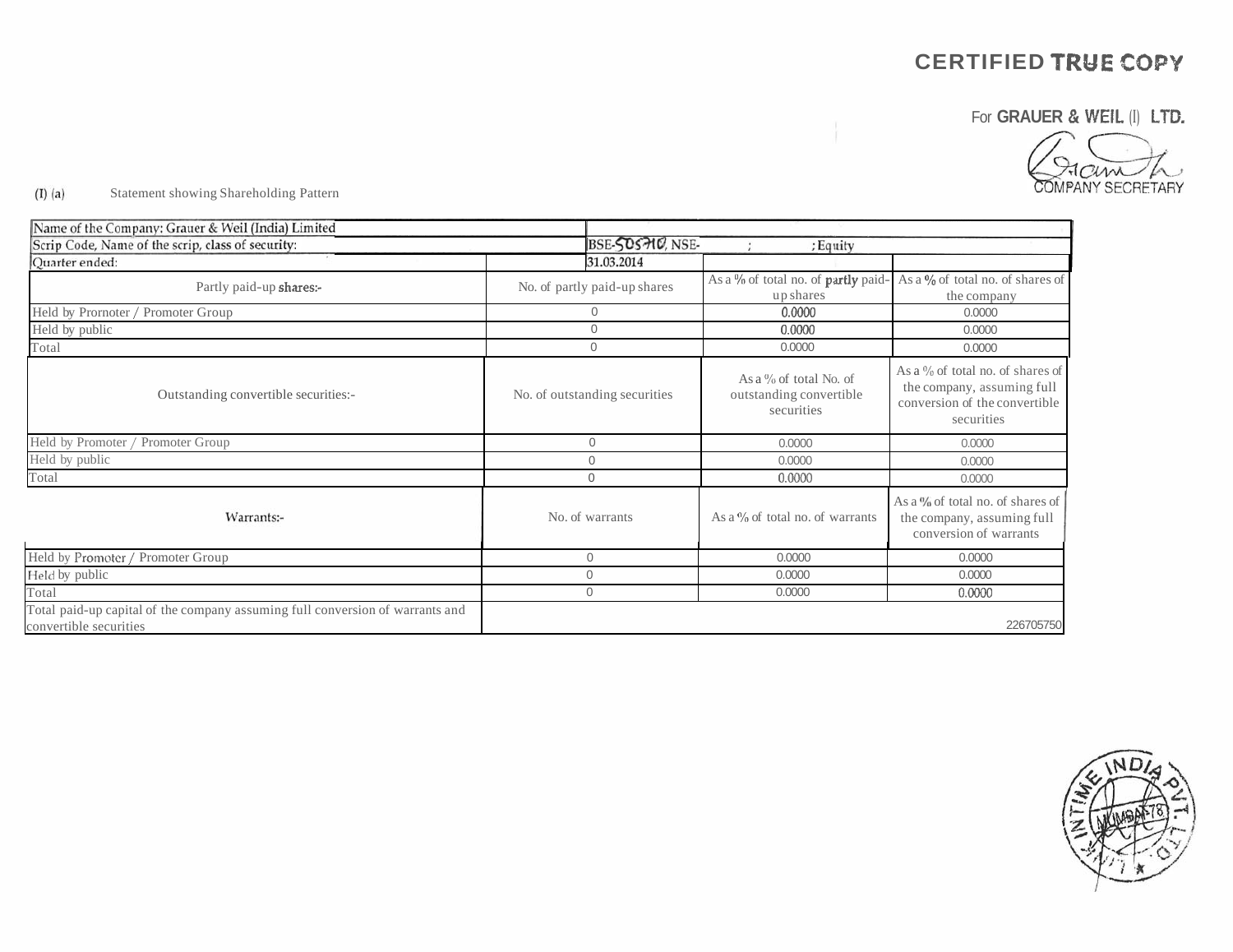,



|                  |                                                    | Number of<br>Total number<br>Number of shares<br>Total shareholding as a |           | Shares pledged or |                               |               |                      |                   |
|------------------|----------------------------------------------------|--------------------------------------------------------------------------|-----------|-------------------|-------------------------------|---------------|----------------------|-------------------|
|                  |                                                    | shareholders                                                             | of shares | held in           | percentage of total number of |               | otherwise encumbered |                   |
| Category<br>Code | Category of shareholder                            |                                                                          |           | dematerialised    | As a                          | As a          | Number of            | As a              |
|                  |                                                    |                                                                          |           | form              | percentage                    | percentage of | shares               | percentage        |
|                  |                                                    |                                                                          |           |                   | of $(A+B)$                    | $(A+B+C)$     |                      | $(IX) =$          |
| (I)              | (II)                                               | . $(III)$                                                                | (IV)      | (V)               | (VI)                          | (VII)         | (VIII)               | $(VIII)/(IV)*100$ |
| (A)              | Promoter and Promoter Group                        |                                                                          |           |                   |                               |               |                      |                   |
|                  | Indian                                             |                                                                          |           |                   |                               |               |                      |                   |
| (a)              | Individuals/Hindu Undivided Family                 | 15                                                                       | 68495959  | 684959591         | 30.2136                       | 30.2136       | Oı                   | 0.0000            |
| (b)              | Central Government/State Government(s)             | $\sqrt{ }$                                                               |           | $\Omega$          | 0.0000                        | 0.0000        |                      | 0.0000            |
| (c)              | <b>Bodies Corporate</b>                            |                                                                          | 87204800  | 87204800          | 38.4661                       | 38.4661       |                      | 0.0000            |
| (d)              | Financial Institutions / Banks                     | $\Omega$                                                                 |           |                   | 0.0000                        | 0.0000        |                      | 0.0000            |
| (e)              | Any Other (specify)                                | $\Omega$                                                                 |           | $\theta$          | 0.0000                        | 0.0000        |                      | 0.0000            |
|                  | Sub Total (A)(1)                                   | 23                                                                       | 155700759 | 155700759         | 68.6797                       | 68.6797       |                      | 0.0000            |
| $\overline{2}$   | Foreign                                            |                                                                          |           |                   |                               |               |                      |                   |
| (a)              | Individuals (Non-Resident Individuals/Foreign      |                                                                          |           |                   |                               |               |                      |                   |
|                  | Individuals)                                       | 0                                                                        |           |                   | 0.0000                        | 0.0000        |                      | 0.0000            |
| (b)              | <b>Bodies Corporate</b>                            | $\Omega$                                                                 |           | $\theta$          | 0.0000                        | 0.0000        |                      | 0.0000            |
| (c)              | Institutions                                       | $\theta$                                                                 | $\Omega$  | $\theta$          | 0.0000                        | 0.0000        |                      | 0.0000            |
| (d)              | Qualified Foreign Investors                        | $\Omega$                                                                 | $\theta$  | $\Omega$          | 0.0000                        | 0.0000        | €                    | 0.0000            |
| (e)              | Any Other (specify)                                | 0                                                                        | 0         | 0                 | 0.0000                        | 0.0000        | $\overline{0}$       | 0.0000            |
|                  | Sub Total (A)(2)                                   | $\theta$                                                                 | $\Omega$  |                   | 0.0000                        | 0.0000        | $\theta$             | 0.0000            |
|                  | <b>Total Shareholding of Promoter and Promoter</b> |                                                                          |           |                   |                               |               |                      |                   |
|                  | Group $(A)=(A)(1)+(A)(2)$                          | 23                                                                       | 155700759 | 155700759         | 68.6797                       | 68.6797       | $\theta$             | 0.0000            |
| (B)              | Public shareholding                                |                                                                          |           |                   |                               |               |                      |                   |
| $\mathbf{1}$     | Institutions                                       |                                                                          |           |                   |                               |               |                      |                   |
| (a)              | Mutual Funds/UTI                                   |                                                                          | 20620     | 8870              | 0.0091                        | 0.0091        |                      |                   |
| (b)              | Financial Institutions / Banks                     | 6                                                                        | 22000     | 11750             | 0.0097                        | 0.0097        |                      |                   |
| (c)              | Central Government/State Government(s)             | $\Omega$                                                                 |           |                   | 0.0000                        | 0.0000        |                      |                   |
| (d)              | Venture Capital Funds                              |                                                                          |           |                   | 0.0000                        | 0:0000        |                      |                   |
| (e)              | Insurance Companies                                |                                                                          |           |                   | 0.0000                        | 0.0000        |                      |                   |
| (f)              | Foreign Institutional Investors                    |                                                                          |           |                   | 0.0000                        | 0.0000        |                      |                   |
| $(\mathfrak{g})$ | Foreign Venture Capital Investors                  | $\Omega$                                                                 |           |                   | 0.0000                        | 0.0000        |                      |                   |
| (h)              | Qualified Foreign Investors                        | $\theta$                                                                 | $\theta$  |                   | 0.0000                        | 0.0000        |                      |                   |
| (1)              | Any Other (specify)                                | $\Omega$                                                                 |           |                   | 0.0000                        | 0.0000        |                      |                   |
|                  | Sub Total (B) (1)                                  | 9                                                                        | 42620     | 20620             | 0.0188                        | 0.0188        |                      |                   |

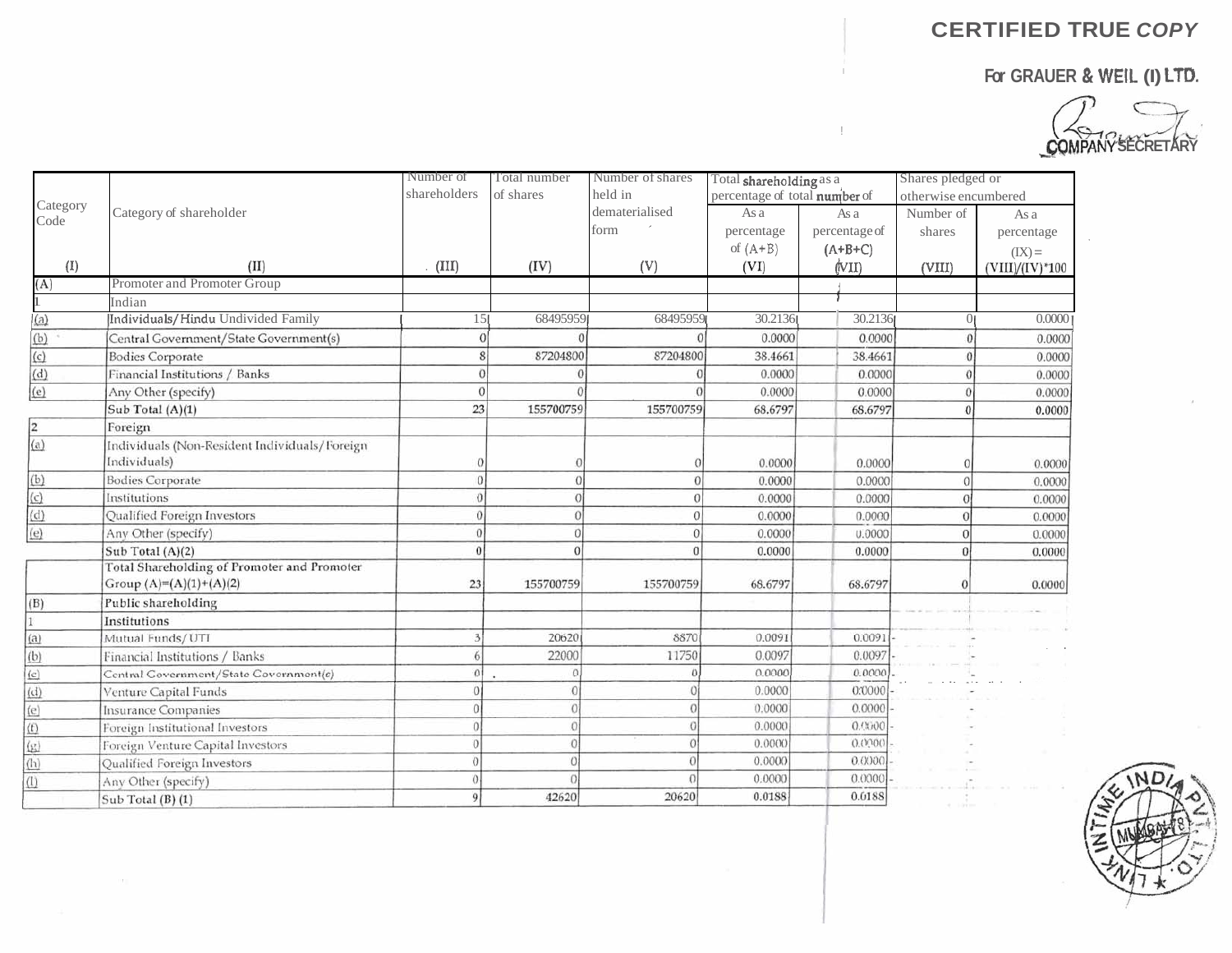For **GRAUER** & **\NEIL ji)** LiD,



|             | Non-institutions                                                                 |      |          |          |         |             |  |
|-------------|----------------------------------------------------------------------------------|------|----------|----------|---------|-------------|--|
| (a)         | <b>Bodies Corporate</b>                                                          | 179  | 11176962 | 11136472 | 4.9302  | 4.9302      |  |
| $(b)$ $(i)$ | Individuals - shareholdersholding nominal share<br>capital up to Rs 1 Lakh       | 9647 | 41551452 | 34355192 | 18.3284 | $18.3284 -$ |  |
| (ii)        | Individual shareholders holding nominal share<br>capital in excess of Rs. 1 Lakh | 58   | 13542466 | 13542466 | 5.9736  | 5.9736      |  |

| Category |                                                                                     | Number of    | Total number | Number of shares       | Total shareholding as a          |                                   | Shares pledged or   |                                |
|----------|-------------------------------------------------------------------------------------|--------------|--------------|------------------------|----------------------------------|-----------------------------------|---------------------|--------------------------------|
| code     |                                                                                     | shareholders | of shares    | held in                |                                  | percentage of total number of     |                     | otherwise encumbered           |
|          | Category of shareholder                                                             |              |              | dematerialised<br>form | As a<br>percentage<br>of $(A+B)$ | Asa<br>percentage of<br>$(A+B+C)$ | Number of<br>shares | As a<br>percentage<br>$(IX) =$ |
| (I)      | (II)                                                                                | (III)        | (IV)         | (V)                    | (VI)                             | (VII)                             | (VIII)              | $(VIII)/(IV)$ <sup>*</sup> 100 |
| (c)      | Qualified Foreign Investors                                                         | $\theta$     |              |                        | 0.0000                           | 0.0000                            |                     |                                |
| (d)      | Any Other                                                                           |              |              |                        |                                  |                                   |                     |                                |
|          | Non Resident Indians (Repat)                                                        | 65           | 999210       | 898960                 | 0.4408                           | 0.4408                            |                     |                                |
|          | Non Resident Indians (Non Repat)                                                    | 28           | 409017       | 409017                 | 0.1804                           | 0.1804                            |                     |                                |
| iii      | Foreign Companies                                                                   |              | 787500       |                        | 0.3474                           | 0.3474                            |                     |                                |
| 1V       | Clearing Member                                                                     | 56           | 475024       | 475024                 | 0.2095                           | 0.2095                            |                     |                                |
|          | Directors / Relatives                                                               |              | 2000740      | 2000740                | 0.8825                           | 0.8825                            |                     |                                |
| vi       | Trusts                                                                              |              | 20000        | 20000                  | 0.0088                           | 0.0088                            |                     |                                |
|          | Sub Total (B)(2)                                                                    | 10040        | 70962371     | 62837871               | 31.3015                          | $31.3015$ .                       |                     |                                |
|          | Total Public Shareholding Public Group<br>$(B)=(B)(1)+(B)(2)$                       | 10049        | 71004991     | 62858491               | 31.3203                          | 31.3203 NA                        |                     | NA                             |
|          | Total $(A)+(B)$                                                                     | 10072        | 226705750    | 218559250              | 100.0000                         | 100.0000                          |                     |                                |
| $\circ$  | Shares held by custodians and against which<br>Depository Receipts have been issued |              |              |                        |                                  |                                   |                     |                                |
|          | Promoter and Promoter group                                                         |              |              |                        | 0.0000                           | 0.0000                            |                     | 0.0000                         |
|          | Public                                                                              |              |              |                        | 0.0000                           | 0.0000                            |                     | 0.0000                         |
|          | Sub Total (C)                                                                       |              |              |                        |                                  |                                   |                     |                                |
|          | GRAND TOTAL $(A)+(B)+(C)$                                                           | 10072        | 226705750    | 218559250              | 100.0000                         | 100.0000                          | 0.0000              | 0.0000                         |

IND

**1** ' *I'* '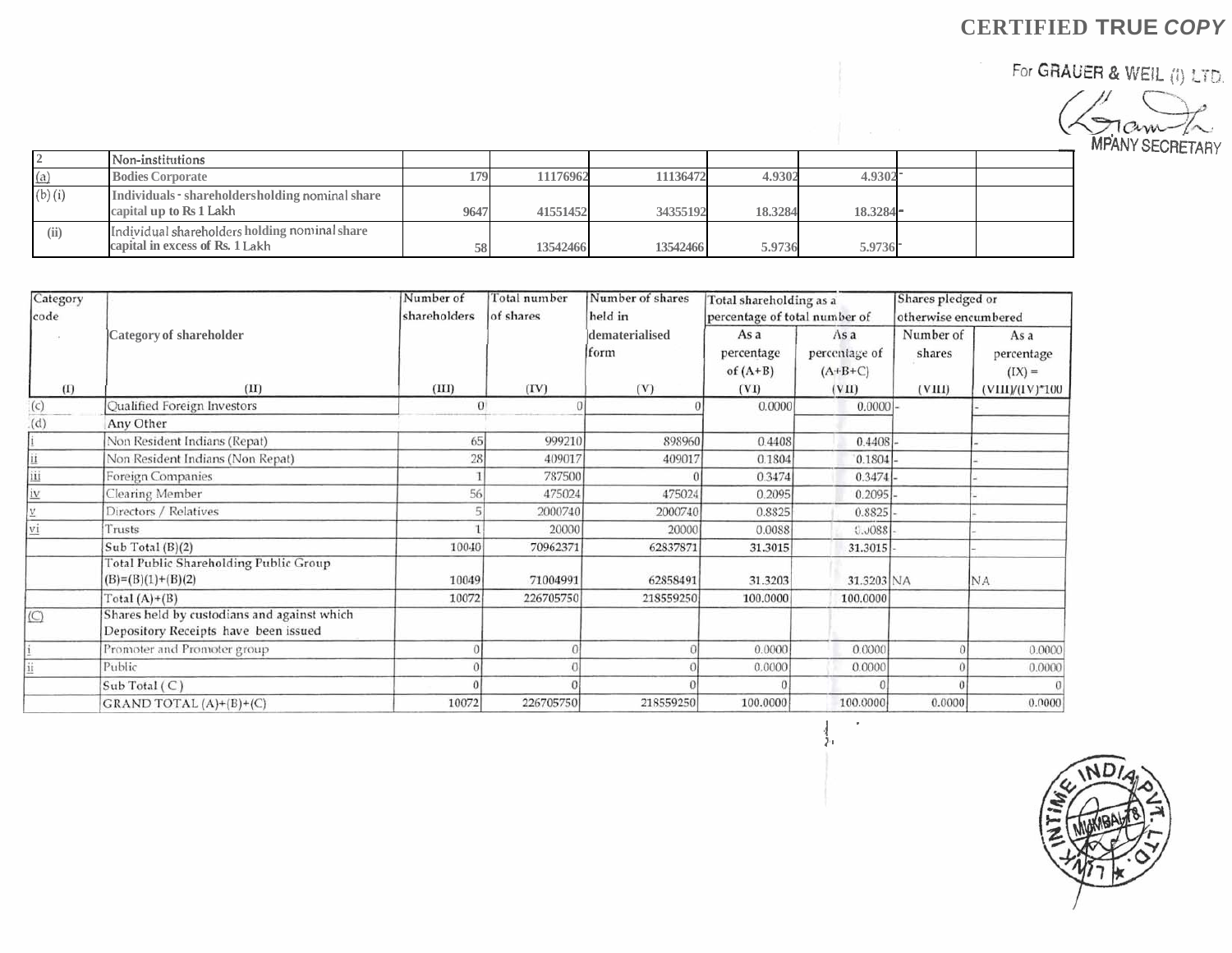For GRAUER & WEIL (I) LTD.

COMPANY SECRETARY

|                | Statement showing holding of securities (including shares, warrants, convertible securities) of persons belonging to the category "Promoter and Promoter Group" |                          |                                            |                |                            |                                                           |                     |                                                                              |                                           |                                                                                      | (1, 1, 1, 1, 1)                                                                                                    |
|----------------|-----------------------------------------------------------------------------------------------------------------------------------------------------------------|--------------------------|--------------------------------------------|----------------|----------------------------|-----------------------------------------------------------|---------------------|------------------------------------------------------------------------------|-------------------------------------------|--------------------------------------------------------------------------------------|--------------------------------------------------------------------------------------------------------------------|
| (I)(b)         | Name of the shareholder                                                                                                                                         |                          |                                            |                |                            |                                                           |                     |                                                                              |                                           |                                                                                      |                                                                                                                    |
| Sr. No.        |                                                                                                                                                                 |                          |                                            |                | <b>Encumbered</b> shares   |                                                           | Details of warrants |                                                                              | Details of convertible<br>securities      |                                                                                      | <b>Total shares</b><br>(including                                                                                  |
|                |                                                                                                                                                                 | Details of Shares held   |                                            | No.            | As a                       | As a % of                                                 |                     |                                                                              |                                           |                                                                                      | underlying shares                                                                                                  |
|                |                                                                                                                                                                 | Number of<br>shares held | As a $%$ of<br>grand toal<br>$(A)+(B)+(C)$ |                | percentage                 | grand toal<br>$(A)+(B)+(C)$<br>of sub-<br>clause $(I)(a)$ | warrants<br>held    | As a $\%$<br>total<br>Number of warrants of convertible<br>the same<br>class | number of Number of<br>securities<br>held | As a $\%$<br>total<br>number of<br>convertible<br>securities<br>of the same<br>class | assuming full<br>conversion of<br>warrants and<br>convertible<br>securities) as a %<br>of diluted share<br>capital |
|                |                                                                                                                                                                 |                          |                                            | (V)            | $(VI) = (V)/(II)$          | (VII)                                                     |                     |                                                                              |                                           |                                                                                      |                                                                                                                    |
| (1)            | (II)                                                                                                                                                            | (III)                    | (IV)                                       |                | $I$ <sup>+100</sup>        |                                                           | (VIII)              | (IX)                                                                         | (X)                                       | (XI)                                                                                 | (XII)                                                                                                              |
|                |                                                                                                                                                                 | 40975000                 | 18.0741                                    | $\Omega$       | 0.00                       | 0.00                                                      |                     |                                                                              |                                           |                                                                                      |                                                                                                                    |
| $\mathbf{1}$   | POONA BOTTLING COMPANY PRIVATE LIMITED AABCP0317K                                                                                                               |                          |                                            |                |                            |                                                           |                     |                                                                              |                                           |                                                                                      |                                                                                                                    |
|                |                                                                                                                                                                 | 32359000                 | 14.2736                                    | $\Omega$       | 0.00                       | 0.00                                                      |                     |                                                                              |                                           |                                                                                      |                                                                                                                    |
| $\overline{2}$ | RIDHI SIDHI LTD AAACR3412N                                                                                                                                      | 27340226                 | 12.0598                                    | $\theta$       | 0.00                       | 0.00                                                      |                     |                                                                              |                                           |                                                                                      |                                                                                                                    |
| 3              | NIRAJ KUMAR MORE AADPM7225Q                                                                                                                                     | 23305999                 | 10.2803                                    | $\overline{0}$ | 0.00                       | 0.00                                                      |                     |                                                                              |                                           |                                                                                      |                                                                                                                    |
| $\overline{4}$ | UMESHKUMAR NANDLAL MORE AACPM6443R                                                                                                                              | 13224455                 | 5.8333                                     | $\theta$       | 0.00                       | 0.00                                                      |                     |                                                                              |                                           |                                                                                      |                                                                                                                    |
| 5              | PREMLATA MORE AANPM5792L                                                                                                                                        | 12558000                 | 5.5393                                     | $\Omega$       | 0.00                       | 0.00                                                      |                     |                                                                              |                                           |                                                                                      |                                                                                                                    |
| 6              | GROWEL PROJECTS LIMITED AACCG2638M                                                                                                                              | 3149409                  | 1.3892                                     | $\theta$       | 0.00                       | 0.00                                                      |                     |                                                                              |                                           |                                                                                      |                                                                                                                    |
| 7              | PALLAVI MORE AEDPM0567P                                                                                                                                         | 695000                   | 0.3066                                     | 0              | 0.00                       | 0.00                                                      |                     |                                                                              |                                           |                                                                                      |                                                                                                                    |
| 8              | SHIVANI RAJGARHIA AADPR1328M                                                                                                                                    | 621430                   | 0.2741                                     |                | 0.00<br>$\alpha$           | 0.00                                                      |                     |                                                                              |                                           |                                                                                      |                                                                                                                    |
| $\mathbf Q$    | WALUJ BEVERAGES PVT.LTD. AAACW2240B                                                                                                                             | 582500                   | 0.2569                                     |                | 0.00<br> 0                 | 0.00                                                      |                     |                                                                              |                                           |                                                                                      |                                                                                                                    |
| 10             | MANISHA DUJODWALA AABPD3368F                                                                                                                                    | 388120                   | 0.1712                                     | $\Omega$       | 0.00                       | 0.00                                                      |                     |                                                                              |                                           |                                                                                      |                                                                                                                    |
| 11             | RADHAKISHAN NANDLAL PVT LTD AAACR2936D                                                                                                                          | 200000                   | 0.0882                                     |                | 0.00                       | 0.00                                                      |                     |                                                                              |                                           |                                                                                      |                                                                                                                    |
| 12             | SHREE M.P.J. CEMENT WORKS PRIVATE LIMITED AACCS2221A                                                                                                            |                          |                                            |                |                            |                                                           |                     |                                                                              |                                           |                                                                                      |                                                                                                                    |
|                |                                                                                                                                                                 | 173650                   | 0.0766                                     |                | 0.00<br>$\Omega$           | 0.00                                                      |                     |                                                                              |                                           |                                                                                      |                                                                                                                    |
| 13             | NIRAJ KUMAR MORE HUF AAAHN2180A                                                                                                                                 | 101250                   | 0.0447                                     |                | 0.00<br>$\Omega$           | 0.00                                                      |                     |                                                                              |                                           |                                                                                      |                                                                                                                    |
| 14             | BUBNA MORE & CO PVT LTD AAACB1819P                                                                                                                              | 21600                    | 0.0095                                     |                | 0.00<br>$\Omega$           | 0.00                                                      |                     |                                                                              |                                           |                                                                                      |                                                                                                                    |
| 15             | RAMESHKUMAR RADHAKISHAN MORE AADPM7235N                                                                                                                         | 3120                     | 0.0014                                     |                | 0.00<br>$\Omega$           | 0.00                                                      |                     |                                                                              |                                           |                                                                                      |                                                                                                                    |
| 16             | VINOD R HARITWAL AAAPH0577K                                                                                                                                     | 2000                     | 0.0009                                     |                | 0.00                       | 0.00                                                      |                     |                                                                              |                                           |                                                                                      |                                                                                                                    |
| 17             | GROWEL FINANCIAL SERVICES PVT LTD. AACCG5251C                                                                                                                   |                          |                                            |                |                            |                                                           |                     |                                                                              |                                           |                                                                                      |                                                                                                                    |
|                |                                                                                                                                                                 | 155700759                | 68.6797                                    |                | 0.0000<br>$\left 0\right $ | 0.0000                                                    |                     |                                                                              |                                           |                                                                                      |                                                                                                                    |
|                | <b>TOTAL</b>                                                                                                                                                    |                          |                                            |                |                            |                                                           |                     |                                                                              |                                           |                                                                                      |                                                                                                                    |

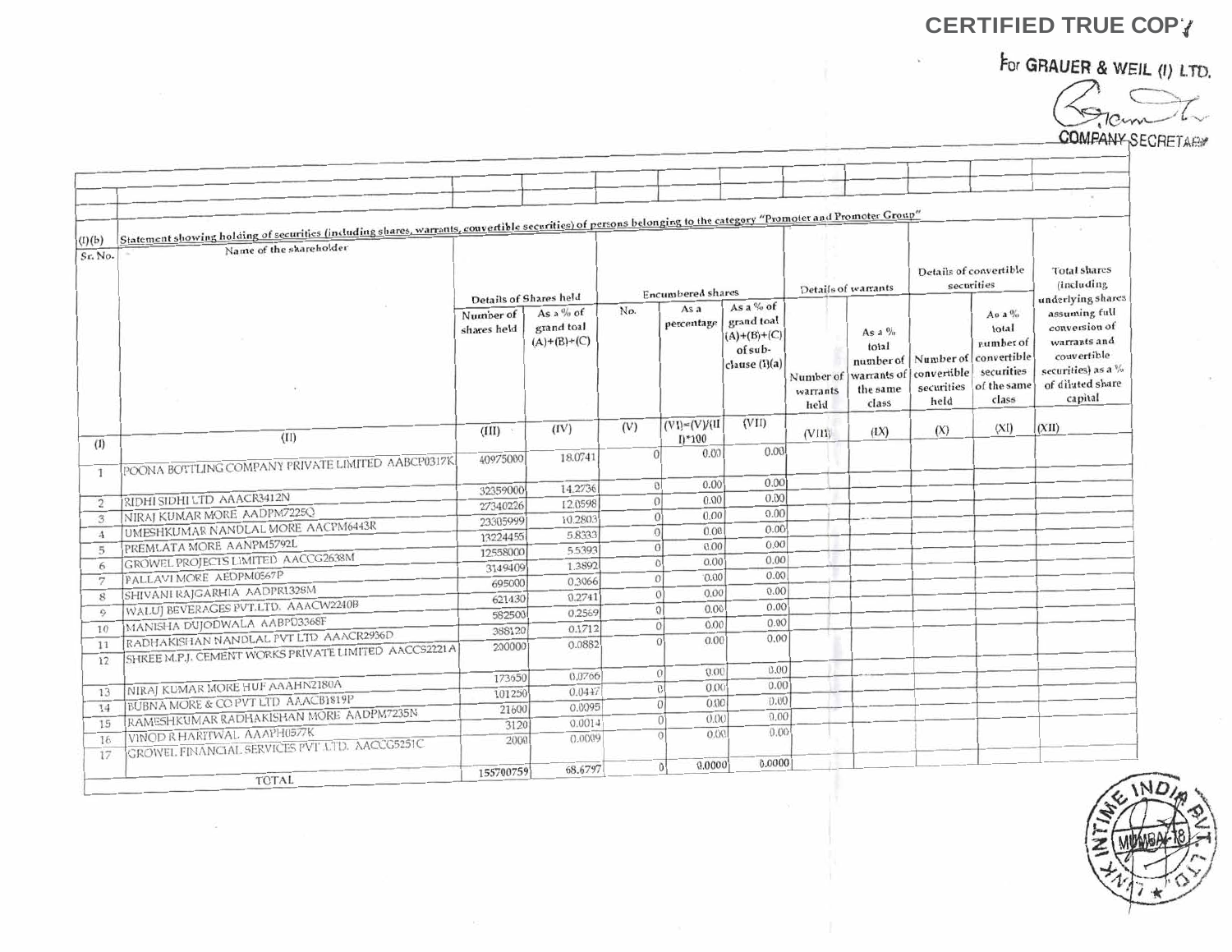For **GRAUER O WEN** fl) '.T.



|               | Statement showing holding of securities (including shares, warrants, convertible securities) of persons belonging to the category "Public" and holding more    |             |                             |            |                     |                        |                        |                                                 |
|---------------|----------------------------------------------------------------------------------------------------------------------------------------------------------------|-------------|-----------------------------|------------|---------------------|------------------------|------------------------|-------------------------------------------------|
| (I)(c)(i)     | than 1% of the total number of shares                                                                                                                          |             |                             |            |                     |                        |                        |                                                 |
| Sr. No.       | Name of the shareholder                                                                                                                                        | Number of   | Shares as a                 |            |                     |                        | Details of convertible |                                                 |
|               |                                                                                                                                                                | shares held | percentage of               |            | Details of warrants |                        | securities             |                                                 |
|               |                                                                                                                                                                |             | total number of             |            | As a % total        |                        | $\%$ w.r.t             | Total shares                                    |
|               |                                                                                                                                                                |             | shares $[i.e.,$             |            | number of           |                        | total                  | (including underlying                           |
|               |                                                                                                                                                                |             | <b>Grand Total</b>          |            | warrants of         |                        | number of              | shares assuming full                            |
|               |                                                                                                                                                                |             | $(A)+(B)+(C)$               |            | the same class      |                        | convertible            | conversion of                                   |
|               |                                                                                                                                                                |             | indicated in                | Number     |                     | Number of              | securities             | warrants and                                    |
|               |                                                                                                                                                                |             | Statement at                | $\sigma$ f |                     |                        |                        | convertible of the same convertible securities) |
| $\mathcal{L}$ |                                                                                                                                                                |             | para (I)(a) above] warrants |            |                     | securities             | class                  | as a % of diluted                               |
|               |                                                                                                                                                                |             |                             | held       |                     | held                   |                        | share capital                                   |
| $\mathbf{1}$  | GANNON DUNKERLEY AND CO., LIMITED                                                                                                                              | 4200750     | 1.8530                      |            |                     |                        |                        |                                                 |
|               | <b>TOTAL</b>                                                                                                                                                   | 4200750     | 1.8530                      |            |                     |                        |                        |                                                 |
|               |                                                                                                                                                                |             |                             |            |                     |                        |                        |                                                 |
|               |                                                                                                                                                                |             |                             |            |                     |                        |                        |                                                 |
|               |                                                                                                                                                                |             |                             |            |                     |                        |                        |                                                 |
|               | ×                                                                                                                                                              |             |                             |            |                     |                        |                        |                                                 |
|               |                                                                                                                                                                |             |                             |            |                     |                        |                        |                                                 |
|               |                                                                                                                                                                |             |                             |            |                     |                        |                        |                                                 |
|               |                                                                                                                                                                |             |                             |            |                     |                        |                        |                                                 |
|               | Statement showing holding of securities (including shares, warrants, convertible securities) of persons (together with PAC) belonging to the category "Public" |             |                             |            |                     |                        |                        |                                                 |
| (I)(c)(ii)    | and holding more than 5% of the total number of shares of the company                                                                                          |             |                             |            |                     |                        |                        |                                                 |
| Sr. No.       | Name(s) of the shareholder(s) and the Persons Acting                                                                                                           | Number of   | Shares as a                 |            |                     | Details of convertible |                        |                                                 |
|               | in Concert (PAC) with them                                                                                                                                     | shares      | percentage of               |            | Details of warrants | securities             |                        |                                                 |
|               |                                                                                                                                                                |             | total number of             |            | As a % total        |                        | $\%$ w.r.t             | Total shares                                    |
|               |                                                                                                                                                                |             | shares (i.e.,               |            | number of           |                        | total                  | (including underlying                           |
|               |                                                                                                                                                                |             | <b>Grand Total</b>          |            | warrants of         |                        | number of              | shares assuming full                            |
|               |                                                                                                                                                                |             | $(A)+(B)+(C)$               |            | the same class      |                        | convertible            | conversion of                                   |
|               |                                                                                                                                                                |             | indicated in                |            |                     | Number of              | securities             | warrants and                                    |
|               |                                                                                                                                                                |             | Statement at                | Number     |                     |                        |                        | convertible of the same convertible securities) |
|               |                                                                                                                                                                |             | para $(I)(a)$ above)        | of         |                     | securities             | class                  | as a % of diluted                               |
|               |                                                                                                                                                                |             |                             | warrants   |                     | held                   |                        | share capital                                   |
|               |                                                                                                                                                                | $\Omega$    | 0.0000                      |            |                     |                        |                        |                                                 |
|               |                                                                                                                                                                |             |                             |            |                     |                        |                        |                                                 |
|               |                                                                                                                                                                |             |                             |            |                     |                        |                        |                                                 |

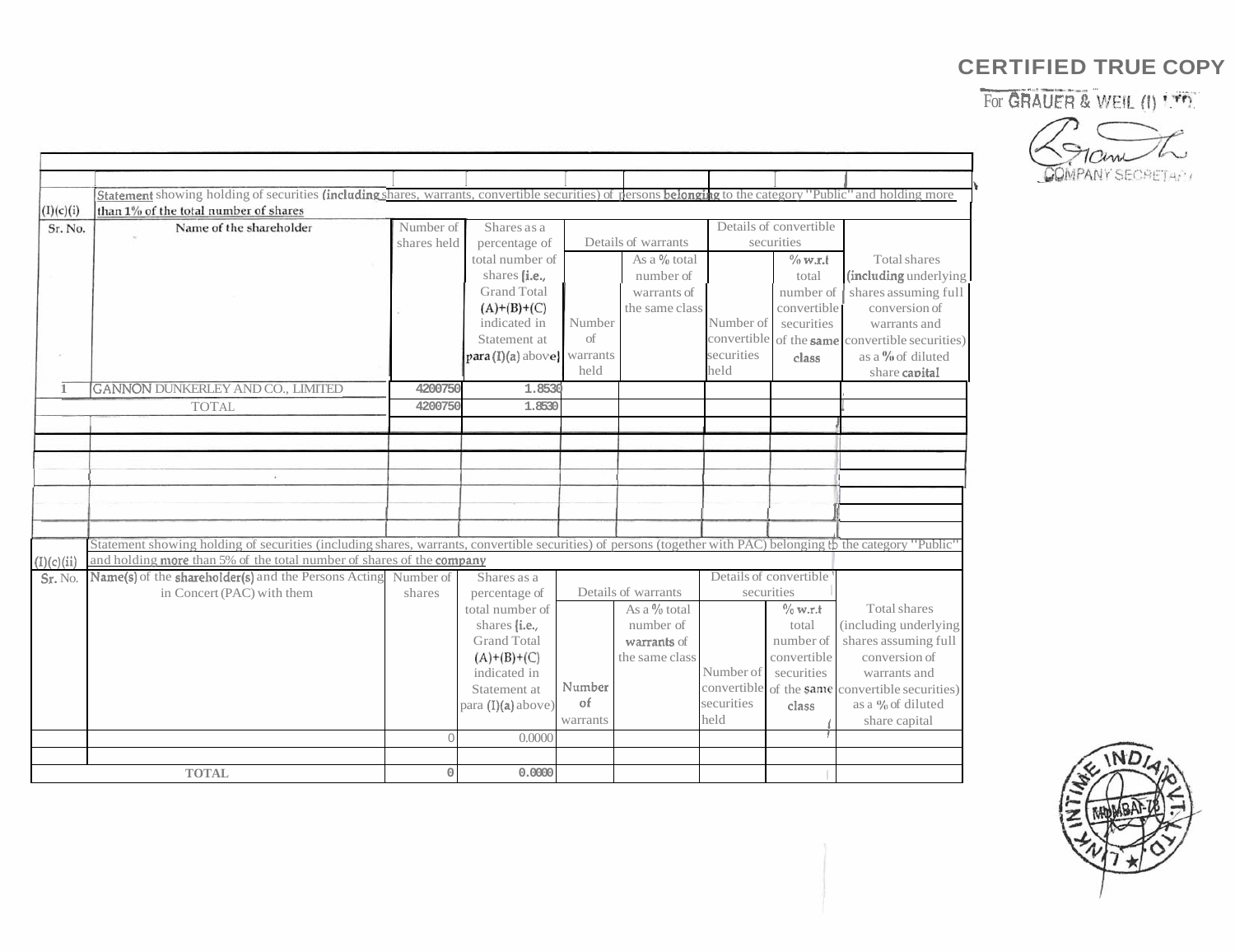# **CERTIFIED TRL'E CC)PY**

For **GRAVER** & **WElL (1) LTD.** 

 $\bigcap$ COMPANY SECRETARY

| (I)(d) | <b>Statement showing details of locked-in shares</b> |                                      |                                                                                                                                                   |                                   |  |  |  |  |  |
|--------|------------------------------------------------------|--------------------------------------|---------------------------------------------------------------------------------------------------------------------------------------------------|-----------------------------------|--|--|--|--|--|
|        | <b>Sr. No. Name of the shareholder</b>               | Number of Locked in<br><b>Shares</b> | Locked-in shares as a percentage of<br>total number of shares {i.e., Grand<br>Total $(A)+(B)+(C)$ indicated in<br>Statement at para (I)(a) above} | Promoter/Promoter<br>Group/Public |  |  |  |  |  |
|        |                                                      | <b>NIL</b>                           | <b>NIL</b>                                                                                                                                        | <b>NA</b>                         |  |  |  |  |  |
|        | <b>TOTAL</b>                                         | NIL                                  | <b>NIL</b>                                                                                                                                        |                                   |  |  |  |  |  |

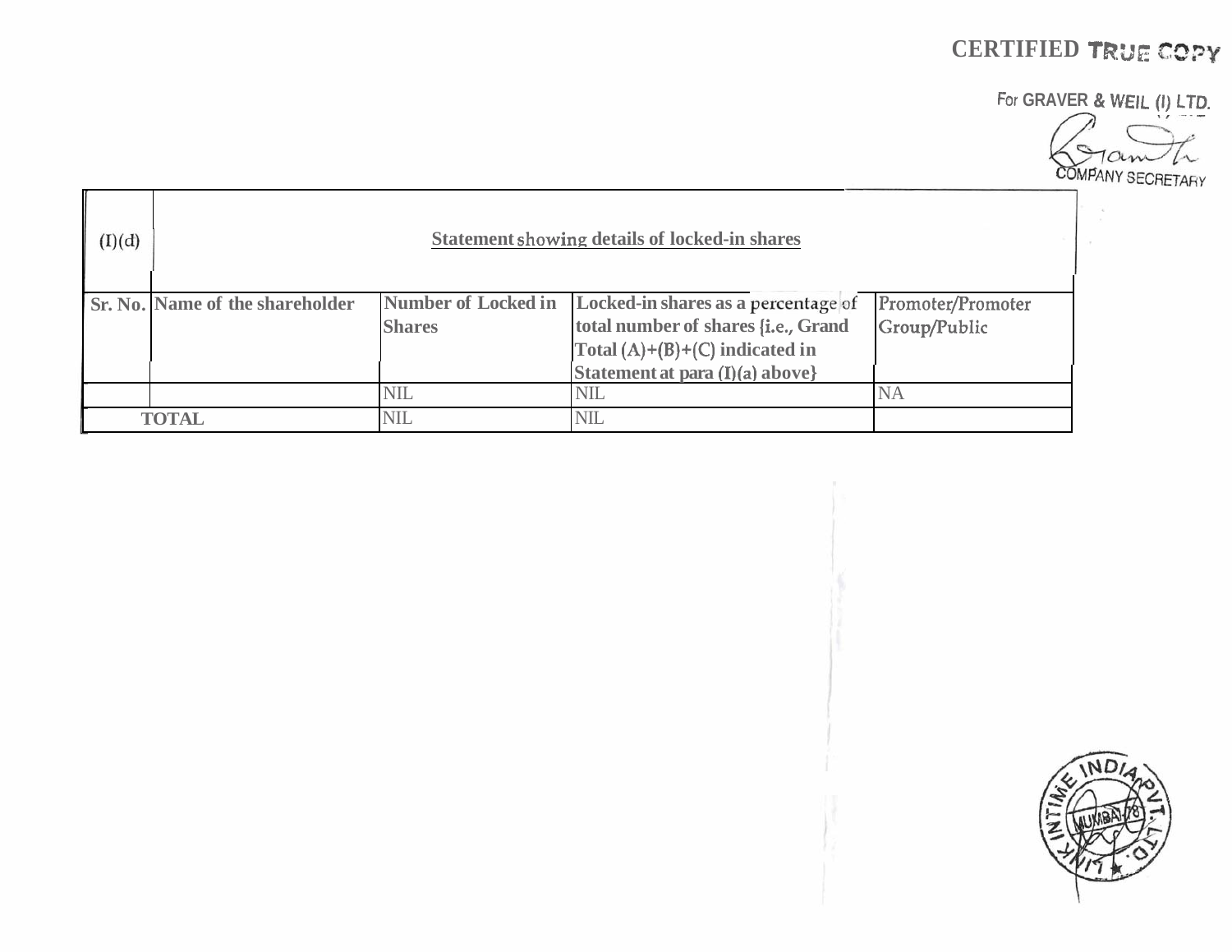**CQMPANY** SECRETARY

|                                                                           |                              |                                                   | <b>CERTIFIED TRUE COPY</b><br>41.                                                                                                                                                     |                                                                |
|---------------------------------------------------------------------------|------------------------------|---------------------------------------------------|---------------------------------------------------------------------------------------------------------------------------------------------------------------------------------------|----------------------------------------------------------------|
|                                                                           | - 32                         |                                                   |                                                                                                                                                                                       | For GRAUER & WEIL (I) LTD.<br>Tain<br><b>COMPANY SECRETARY</b> |
| Statement showing details of Depository Receipts (DRs)<br>(II)(a)         |                              |                                                   |                                                                                                                                                                                       |                                                                |
| Sr. No. Type of outstanding DR (ADRs, GDRs, SDRs,<br>etc.)<br><u> NIL</u> | Number of<br>outstanding DRs | Number of shares<br>underlying<br>outstanding DRs | Shares underlying<br>outstanding DRs as a<br>percentage of total<br>number of shares [i.e.,<br><b>Grand Total</b><br>$(A)+(B)+(C)$ indicated in<br>Statement at para (I)(a)<br>above) | $\overline{r}$                                                 |
| <b>TOTAL</b>                                                              | NIL<br>NIL                   | NIL<br>NIL                                        | $\text{NIL}$<br>$\sqrt{\text{NIL}}$                                                                                                                                                   |                                                                |